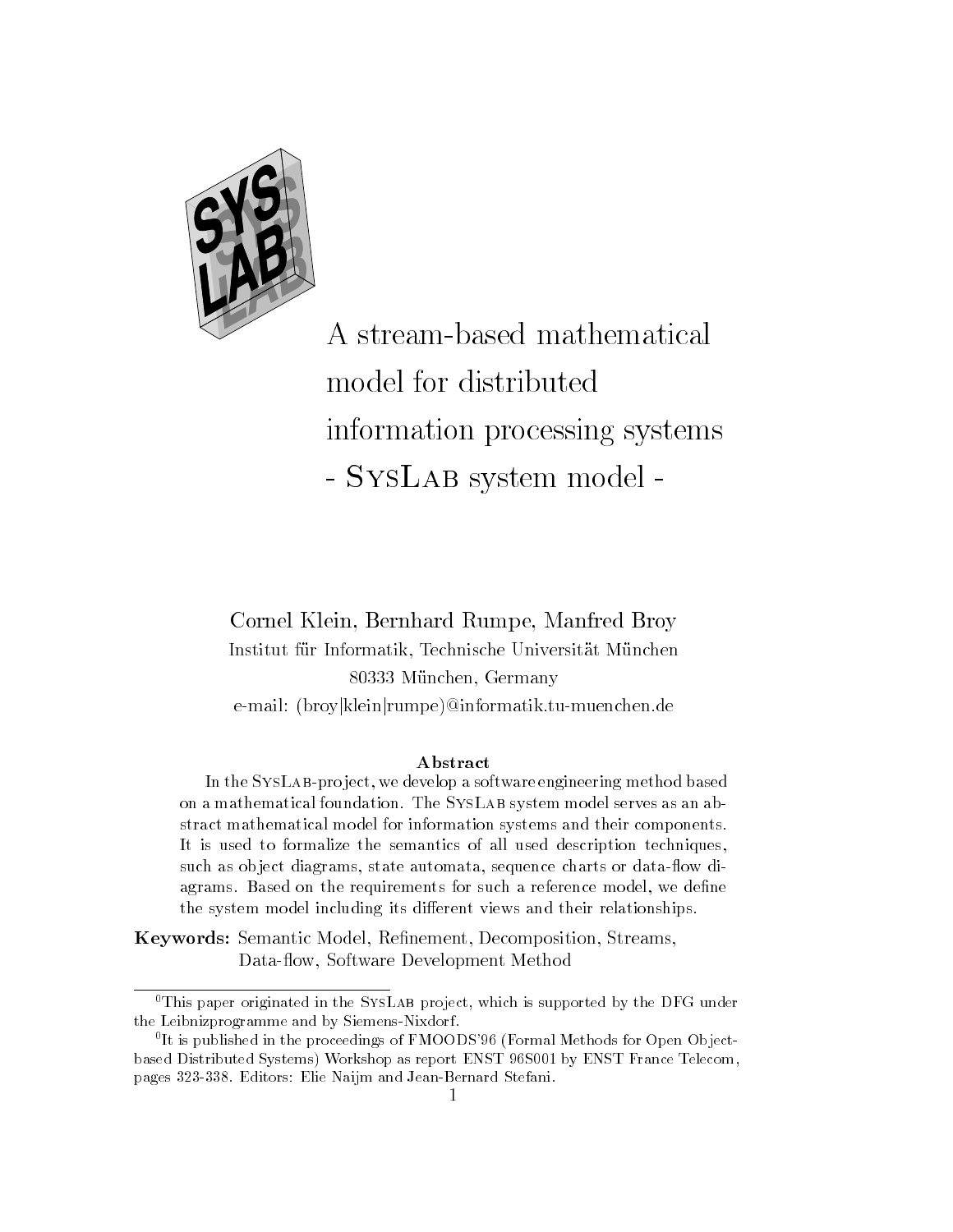### $\mathbf 1$ Introduction

Methods for systems and software development, like  $OM1$   $(RBF^{\ast}92)$ , fusion CAB and GRAPES Hel model a system at dierent abstraction levels and under different views. Within the process of modeling they provide description techniques like entity-/relationship-diagrams and their object-oriented extensions, state automata, sequence charts or data-flow diagrams. A critical point of existing commercial methods is imprecision of the semantic description The definition of the description techniques as well as the relationships between different description techniques of a method is usually only given informally. A lot of problems during the application of the methods exist, which are caused by the ambiguous and vague interpretation of the semantics of the used modeling concepts

- the communication between the persons involved in the pro ject is more difficult, because of ambiguities arising from informal semantic descriptions.
- it is impossible to de
ne formal relationships between dierent description levels and to define rules to transfer information between two description levels
- a solid basis for the support is missing in the support is missing to the support of  $\mathcal{A}$  is a support of  $\mathcal{A}$  is a support of  $\mathcal{A}$  is a support of  $\mathcal{A}$  is a support of  $\mathcal{A}$  is a support of  $\mathcal{A}$  is
- even in one description level there is a lack of clarity concerning the con sistency and completeness of a set of documents. Issues concerning "consistency" and "completeness" can only be tackled informal.

as a consequence to consequence the support of methods  $\alpha$  is the support of  $\alpha$ do not cause the expected gain in productivity: The information which can be acquired by the use of methods is, because of the deficient semantic foundation of the methods not very evident As a result of this the functionality of tools is mostly restricted to document editing and managing functions.

Recently, various approaches for formalizing methods of systems and software development were given. Well known are the so-called "meta-models", originating in the context of the context  $\pi$  . The context  $\alpha$  is the HL  $\alpha$  integration  $\beta$  that  $\beta$  is the  $\beta$ by this "models" almost only the abstract syntax of the description techniques is captured. An overview of several projects concerning the integration of structured methods with techniques of formal specification can be found in [SFD92]. In  $[Huss4]$ , the British standard method SSADM  $[AG90]$  is formalized using the algebraic specification language SPECTRUM |DFG '90|. The work of Hussmann goes beyond the approaches described in [SFD92]. Hussmann states a mathematical model of the information systems modeled by SSADM to which he relates the different description techniques which occur in in the method. This approach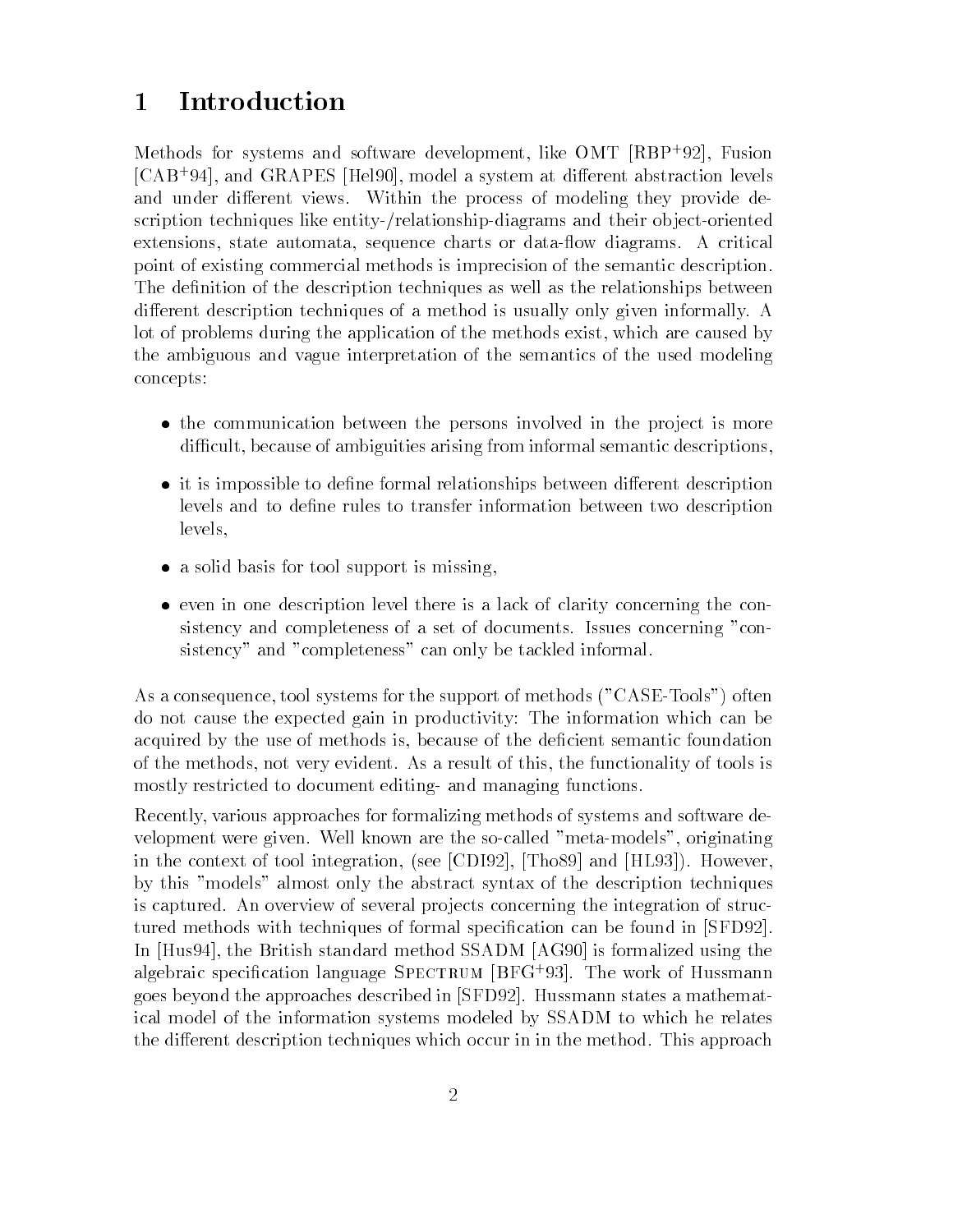offers a complete analysis of the semantics of the SSADM-description techniques and their relationships, the definition of conditions for consistency and completeness of a set of description techniques and a simple basis for obtaining prototypes by functional programs

#### - - -The role of the system model in SysLab

The SYSLAB-project aims at developing a practicable method for system- and software development, that is scientifically founded, and that does not show the above-mentioned disadvantages due to the lack of a semantic foundation. Moreover in SysLab a prototype of a tool system should be created The formal ization should not end in itself, but it should provide the semantic basis for the check for consistency of the concepts The semantic foundation is achieved by the usage of a uniform mathematical system model for SYSLAB. This abstract mathematical model of information processing systems serves for relating to it all description techniques used in SYSLAB, such as object diagrams, state diagrams, data-flow diagrams, etc., and all transformation rules for the transformation of documents. Each document, such as an object diagram, is regarded as a proposition over the mathematical system model

The formalization of description techniques leads primarily to a deeper compre hension of the meaning of the descriptions, the aspects on which statements are given, and their inter-relations. Therefore description techniques can be used more objectively. Furthermore it is possible to state conditions for consistency and completeness of a set of description documents, and to define and to analyze relationships between description documents of different abstraction levels. Finally formalization is an important mile-stone on the way to a more effective tool support of methods, because semantic-preserving transformations between different description techniques are feasible which 
nally result in executable code Moreover a flexible application of formal techniques, which is necessary in safetycritical applications, is possible.

#### - - -Requirements on the system model

It is the aim of this paper to provide a common basis for all people involved in the SYS LAB-project concerning the notion of a system used and the definition of the semantic of the various description techniques. Therefore, the system model has to cover all phases and all description techniques of the SYSLAB method, and it may not be restricted to a certain class of information processing systems such as commercial information systems From that results the requirement to develop a system model which is as *general as possible*.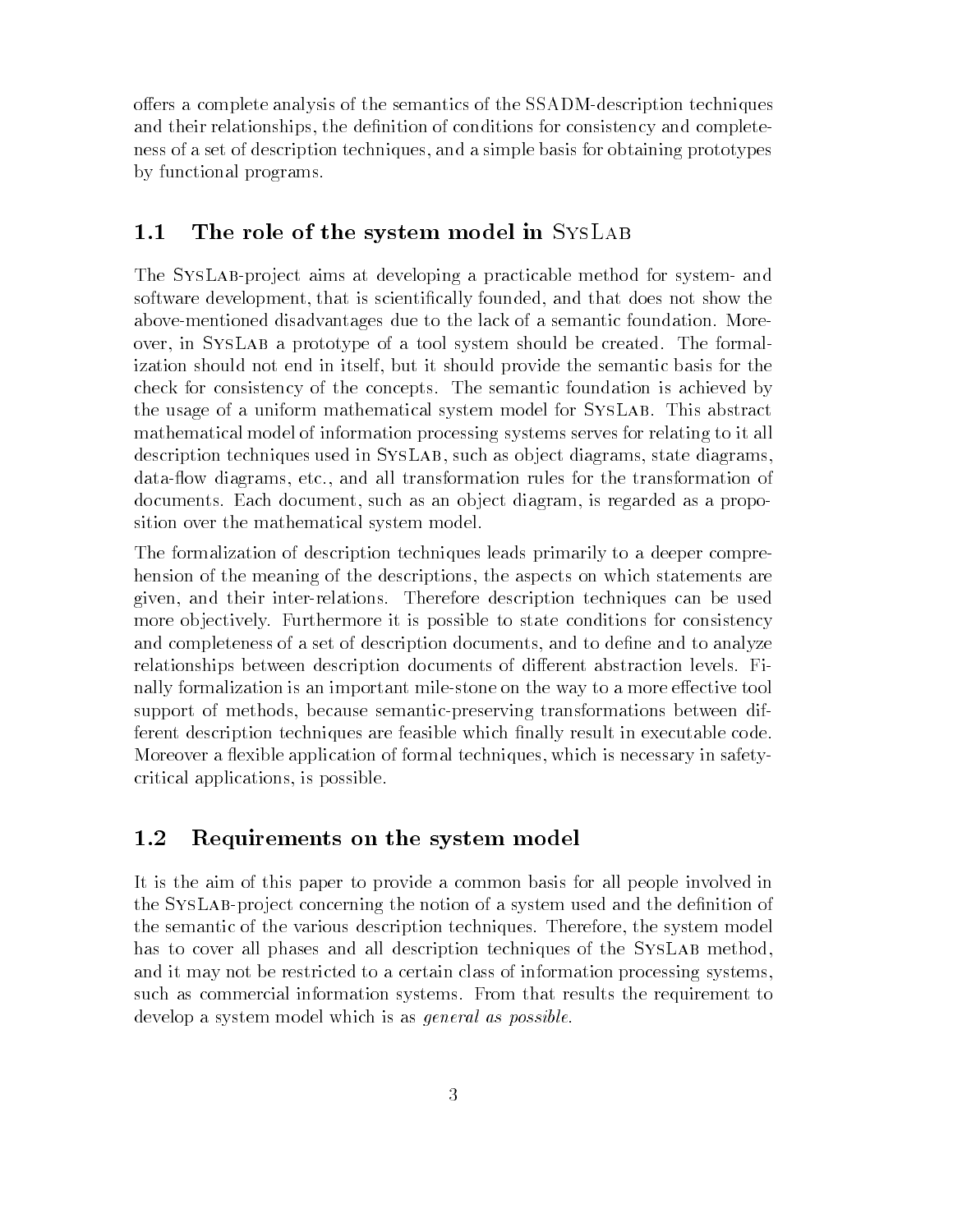On the other hand, it should be easy to define a semantics based on the system model for the description techniques to be developed. This leads to the requirement that the system model has to be tailored for the description techniques we are aiming at This means for instance that we are aiming at a model supporting the dynamic creation and deletion of components ob jects 

The basic assumption with respect to the structure of information processing systems is that such systems are hierarchically and modularly constructed from a number of components, which may interact in parallel and which can be viewed as information processing systems themselves. In this case, we call the system a distributed system Distribution here means spatial distribution as well as log*ical distribution* of functionality across components. However, there are systems which are not parallelized or distributed any further. Such basic components can be modeled using state automata with input and output The repeated decom position of a system into subsystems yields a hierarchical system the structure of which can be viewed as a tree with distributed systems on the inner nodes and with basic components on the leaves.

We are interested in a system model in which each kind of interaction is express ible. In our opinion, each kind of interaction can be viewed as the *exchange of a* message between the interacting components Thus components can be modeled as having *input ports* to receive messages from their environment, and *output* ports to send messages to their environment. The ports constitute the *interface* of a component, they provide the only possibility for the interaction between a component and its environment The behavior of such a component is the rela tionship between the sequences of messages on its inputs ports and the sequences of messages on its output ports Systems and their components encapsulate data as well as process. *Encapsulation of data* means that the state is not directly visible to the environment, but can only be accessed using explicit communication. Encapsulation of a process means that the exchange of a message does not imply the exchange of control and that therefore each component is a process of its own

Exchange of messages between the components of a system is *asynchronous*. This means that a message can be sent independently of the actual readiness of the re ceiver to receive the message The requirement for asynchronous communication results from experience in the project Focus [BDD '93]. Asynchronous system models provide the most abstract system model for systems with message ex change They can easily be modeled using stream processing functions for which a multitude of tractable specification techniques for untimed as well as for timed  $s$  vstems exist ((GS90), (DDD 90)). Moreover, for stream processing functions a powerful theory for compositional refinement has been developed. By using an asynchronous system model, in contrast to process algebraic approaches like the  $\pi$ -calculus [Mil91] or CCS [Mil89], we do not have to tackle synchronization issues To take into account synchronization aspects is in our opinion an issue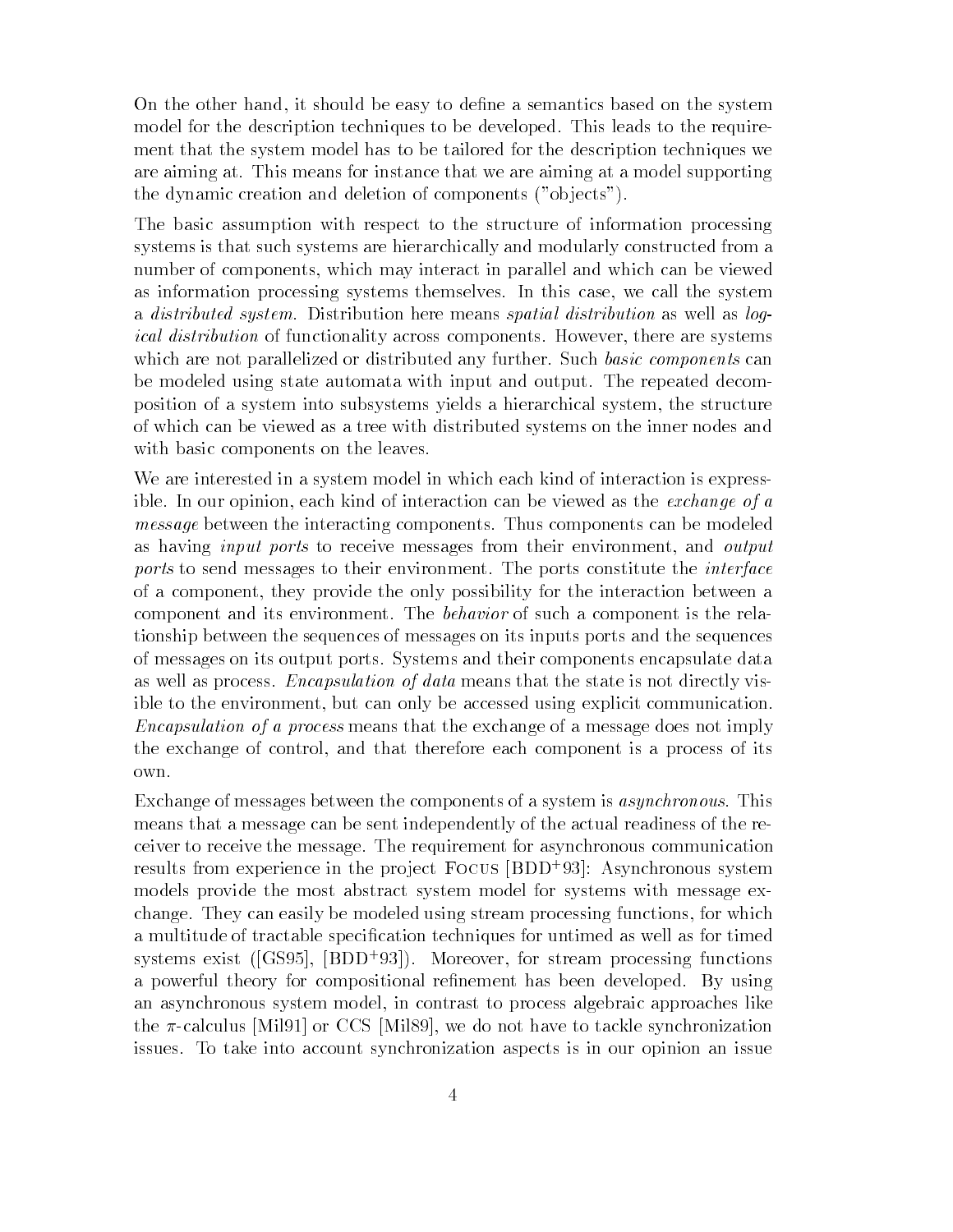which is irrelevant in the early phases of system development. However, synchronization can easily be encoded in our model for instance by using an appropriate protocol

If possible, the system model should not impose any constraints concerning the *addressing of messages.* One possibility for the addressing is that the input- and output ports are statically connected through channels Alternatively it is also possible in our model to address messages using *identifiers*, as they are used in the context of object-oriented programming languages. Moreover, in defining the semantics of object-oriented programming languages we cannot assume that the set of components is static, but we have to allow for the dynamic generation of components These requirements lead to two concepts for communication The first uses ports and the second uses identifiers. The system model has to be prepared for both communication concepts where one of them or a combination of both may be chosen if the system model is applied. However, our system model is not concerned with further ob ject oriented concepts like class descriptions or inheritance hierarchies. These are regarded as description techniques, the semantics of which is defined using the mathematical system model.

To allow for the consideration of systems in which quantitative time is relevant the system model has to provide an explicit notion of time which goes beyond the causality relation formalized by the monotonicity requirement for stream pro cessing functions  $(DDD \cdot 35)$ . We assume that a *uiscrete time*, which is obtained by partitioning the time scale into equidistant time intervals, is sufficient for the purpose of SysLab

The system model is a reference model, which is referred to by the SYSLAB method description, by the definitions of the semantics of the description techniques and by the tool development It serves primarily as a basis for the com munication among the people involved in the project, and it has to be presented accordingly. Because issues concerning refinement and verification, as they are treated in the projects FOCUS (BDD '93) and SPECTRUM (BFG '93), play a subordinated role at least for the present it is not necessary to provide a concrete syntax or a deduction calculus for the system model, or to code the system model in a formal logic Therefore we restrict ourselves to a purely mathematical pre sentation of the system model. However, it is possible that future enhancements of the system model will obtain a more formal syntax and semantics

This paper is organized as follows: In the next section the black-box view of systems is presented This is done by describing the mathematical structure of streams by presenting stream processing functions as a model of interactive sys tems, and by introducing identifiers for components. In section 3 we introduce two glass-box views, the system as a *basic component* and the system as a *dis*tributed system. In section 4 we give a conclusion by comparing the presented system model with the requirements stated in this section.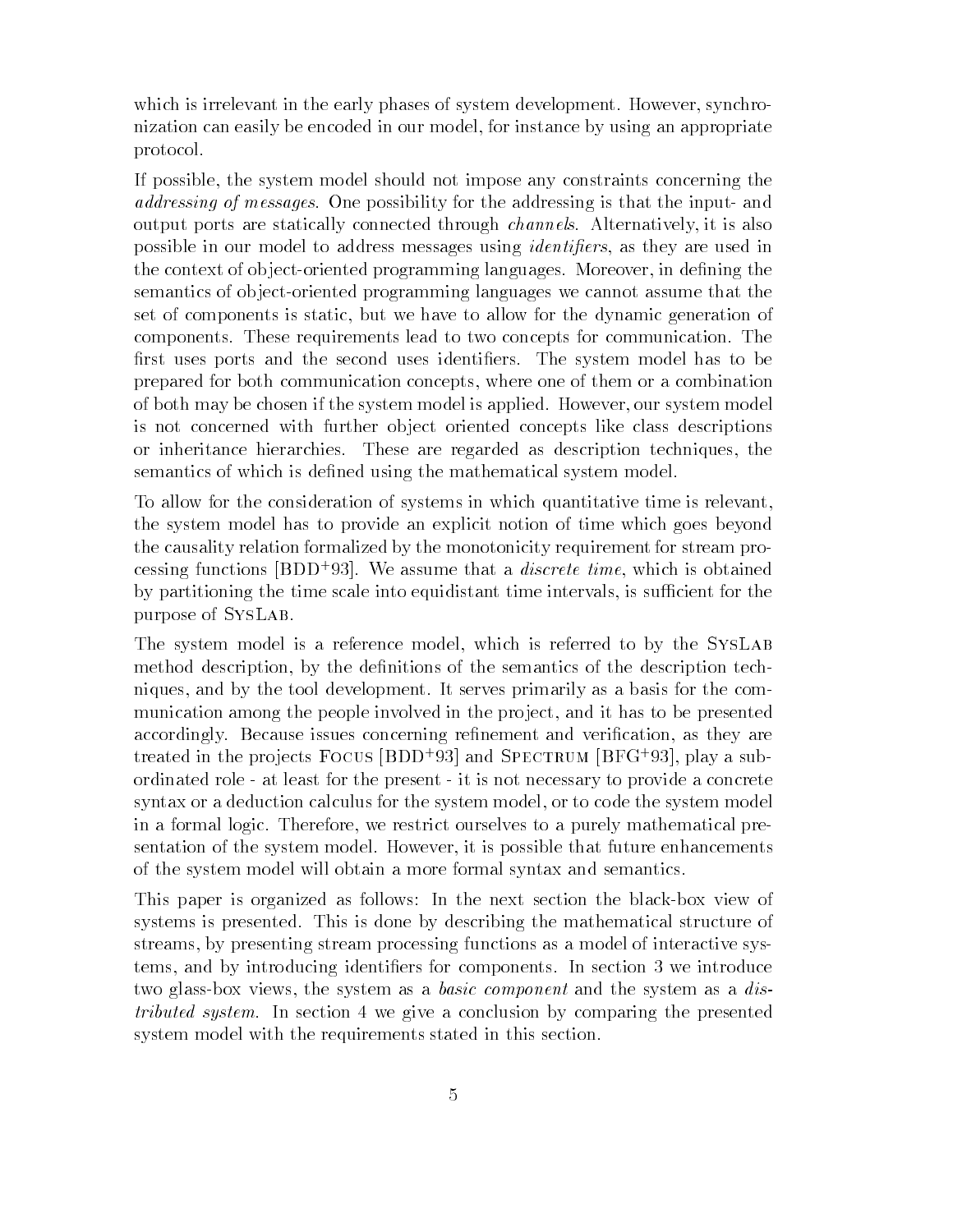### $\overline{2}$ **Black-Box View**

An information processing system is an entity interacting with its environment by the exchange of messages The interface between the system and the environ ment can be modeled as consisting of so called *ports*, which are often also called *channels*, over which data flow. We distinguish between *input ports* and *output* ports A graphical representation of a component with the input ports port- and port<sub>2</sub> and the output ports port<sub>3</sub>, port<sub>4</sub> and port<sub>5</sub> is given in Figure 1. We assume that all port matters methods in the set P of port of the set port-the set  $\alpha$  are contained in the set  $\alpha$ which is required to be at most countable



Figure 1: Black-box view of a system

At runtime a system receives messages on its input ports and sends messages on its output ports according to its behavior. In the sequel, we will start by introducing *streams* as a model for the communication history of ports, after which we present *stream processing functions* as a model of interactive systems and *identifiers* of components in our system model.

#### - - -Streams

The behavior of a system is modeled by its system runs, which describe the relationship between the messages arriving on the input ports of the system and the messages sent on the output ports of the system. We assume that for each run the events on a port are totally ordered, which means that for two different events always one causally and temporarily precedes the other This allows to model the communication history on a port by a stream of messages

A *stream* is a finite or infinite sequences of messages. If M denotes the set of messages,  $M$  - the set of all inflite sequences of messages and  $M^{++}$  the set of all infinite sequences of messages, for the set of all streams over  $M$  , denoted by  $M^{\pm}$ , we can define:

$$
M^\omega = M^\infty \cup M^*
$$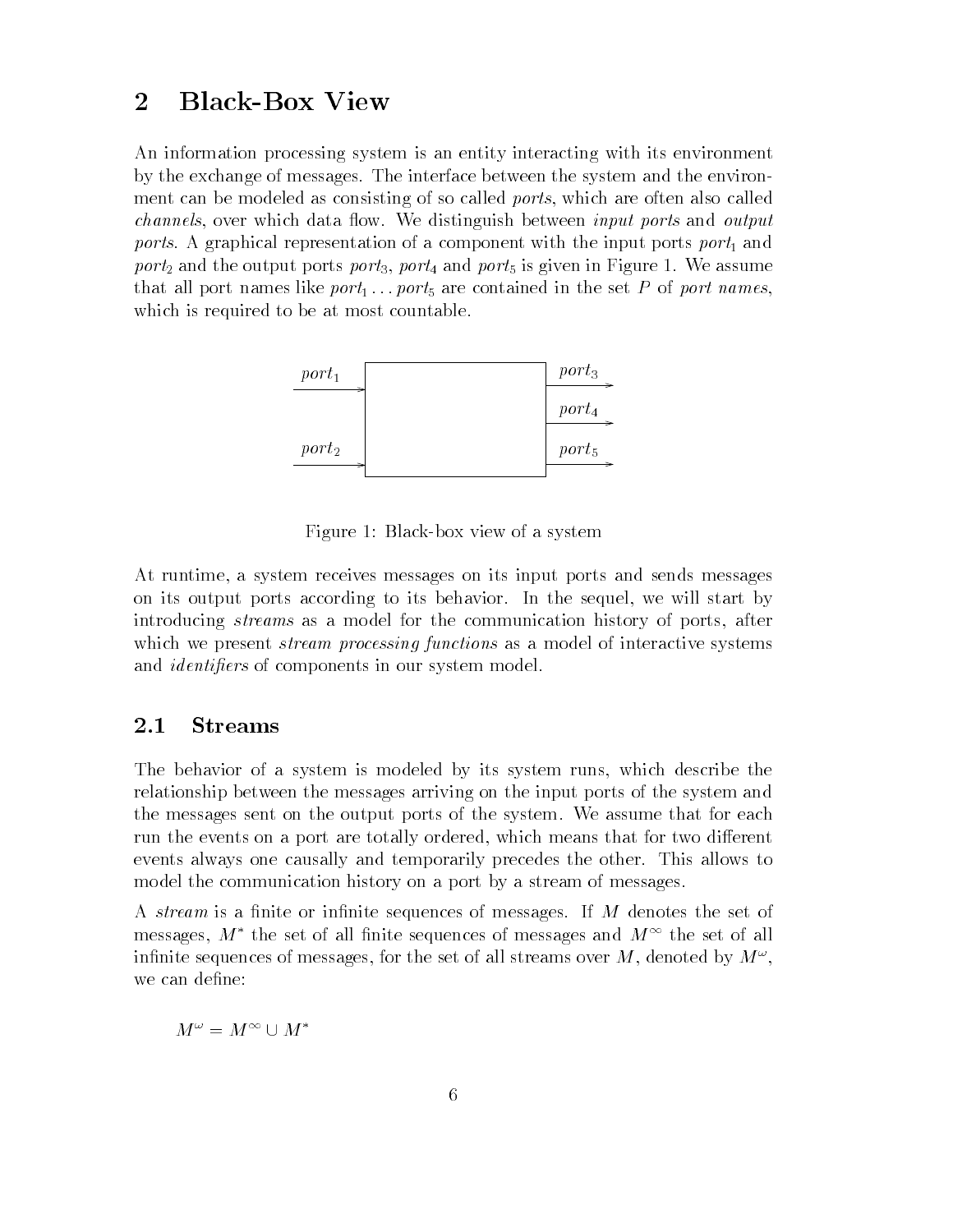We will use the following operations on streams:

 $\bullet$   $\hat{h}: M^{\omega} \times M^{\omega} \rightarrow M^{\omega}$  denotes the concatenation of two streams. Thus  $s^{\hat{h}}t$ is the stream which is obtained by putting the second argument after the first. The operator  $\hat{ }$  is usually written in infix notation. We assume that

 $s \in M^{\infty} \Rightarrow s^{\wedge} t = s$ ,

holds, which states that the concatenation of an infinite stream  $s$  with a stream t yields the stream s.  $\hat{ }$  will also be used to concatenate a single message with a stream message with a stream.<br>  $# : M^{\omega} \to \mathbb{N} \cup \{\infty\}$  delivers the length of the stream as a natural number

- or  $\infty$ , if the stream is infinite.
- Filter:  $\mathcal{P}(M) \times M^{\omega} \to M^{\omega}$  denotes the filter-function. Filter  $(N, s)$  deletes all elements in  $s$  which are not contained in set  $N$ .

In addition to the total order of events modeled by the data-type of streams our system model also provides an explicit notion of time. Like in  $[St \phi 95]$  we assume that time proceeds in equidistant time intervals and we model the proceeding of that the proceeds in equidistant time intervals, and we time by one time interval using a time signal  $\sqrt{\epsilon} M$ , m called tick with the model of the model of the contract of the contract of the contract of the contract of t <u>provided</u> and the contract of the contract of the contract of the contract of the contract of the contract of the contract of the contract of the contract of the contract of the contract of the contract of the contract of that time proceeds in equidist<br>time by one time interval usi<br>denote the set  $M \cup \{\sqrt{\}}$  and denote the set  $M \cup \{\sqrt{\}$ , and we define:

$$
M^{\overline{\infty}} = \{ s \in (M^{\vee})^{\omega} | \#(Filter(\{\vee\}, s)) = \infty \}
$$
  

$$
M^{\overline{\ast}} = (M^{\vee})^*
$$

 $M^* = (M^{\vee})^*$ <br>The set  $M^{\overline{\infty}}$  is the set of all infinite sequences of elements from  $M \cup \{\sqrt{\}}$ , which The set  $M$  is the set of an immute sequences of elements from  $M \cup \{Vf\}$ , which<br>contain infinitely many copies of  $\sqrt{ }$ . The requirement for infinitely many copies contain immetry many copies or  $\sqrt{ }$ . The requirement for immetry many copies<br>of  $\sqrt{ }$  models the fact that time never ends and that we consider only infinite communication histories and communications over Management Management Management Management Management Managem <u>provided</u> and the contract of the contract of the contract of the contract of the contract of the contract of the contract of the contract of the contract of the contract of the contract of the contract of the contract of nitely and nitely many messages of the contact of the contact of the contact of the contact of the contact of the contact of the contact of the contact of the contact of the contact of the contact of the contact of the con from M between two ticks. The set  $M^*$  will be used in the sequel to speak about finite prefixes of infinite streams.

Assuming that In denotes the set of all input ports and that Out denotes the set of all output ports the communication history of a system can be modeled by a pair of functions in and out, which map ports to streams of messages and ticks:

 $in: In \to M^{\overline{\infty}}$  $out: Out \rightarrow M^{\overline{\infty}}$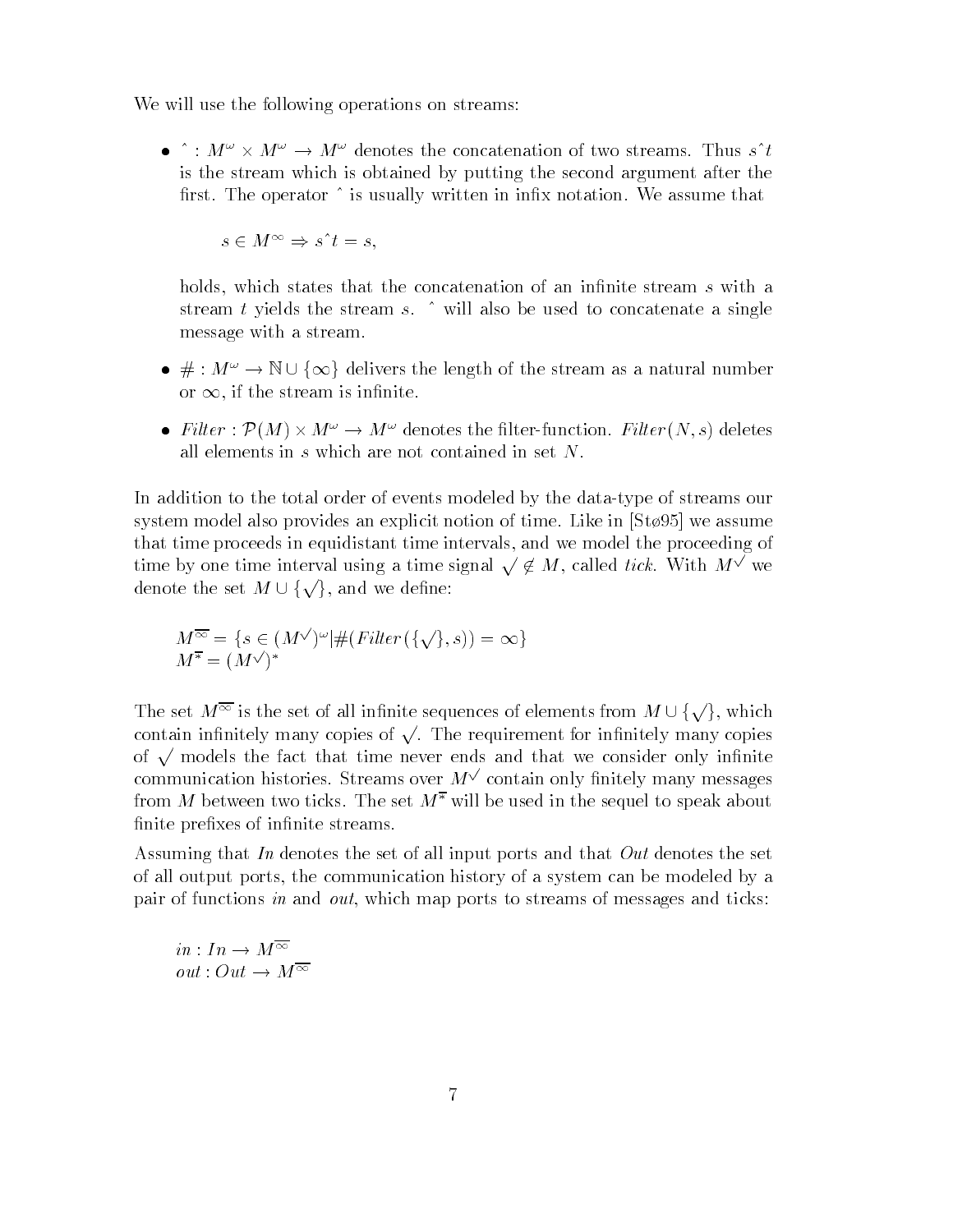Functions like in and out, which map port names to timed streams, are called bunches of message streams. This way, the selection of a message stream of port  $p$  out of a bunch of messages b corresponds to function application. To ease readability in this case we write the function application in the form

 $\sim$   $\sim$   $\sim$   $\sim$ 

where  $x \in In \cup Out$ .

#### - - -Stream processing functions

The behavior of a system is modeled by a timed stream processing function mapping a bunch of input streams to a bunch of output streams

$$
Behavior : (In \to M^{\overline{\infty}}) \to (Out \to M^{\overline{\infty}})
$$

However, not every function with this functionality represents an adequate model of an information processing system In reality it is impossible that at any point of time the output depends on future input. To model this fact, we impose an additional mathematical requirement. First we define:

$$
\downarrow: M^{\overline{\infty}} \times Nat \to M^{\overline{\ast}}.
$$

The application of  $\downarrow$  will be written in infix notation.  $s \downarrow j$  yields the first j time intervals of the stream s, i.e.  $s \downarrow j$  is the prefix of s containing the j.th tick as last element, or the empty stream if  $j=0$ . For that reason,  $s \downarrow j$  contains exactly *j* ticks, and  $s \downarrow j$  is a prefix of s:

$$
#(Filter (\{\sqrt{\}, s \downarrow j)) = j
$$
  
\n
$$
\exists t : M^{\infty} : (s \downarrow j)^{\hat{}}t = s
$$
  
\n
$$
j = 0 \Rightarrow #( s \downarrow j ) = 0
$$
  
\n
$$
j > 0 \Rightarrow \exists t : M^{\overline{\ast}} : s \downarrow j = t^{\hat{}} \sqrt{\phantom{0}}
$$

The operator  $\downarrow$  is overloaded to bunches of infinite timed streams by point-wise application. Let  $s: L \to M^{\overline{\infty}}$  with  $L \subseteq P$  be such a bunch of timed streams:

$$
(s \downarrow j) \cdot p = (s \cdot p) \downarrow j
$$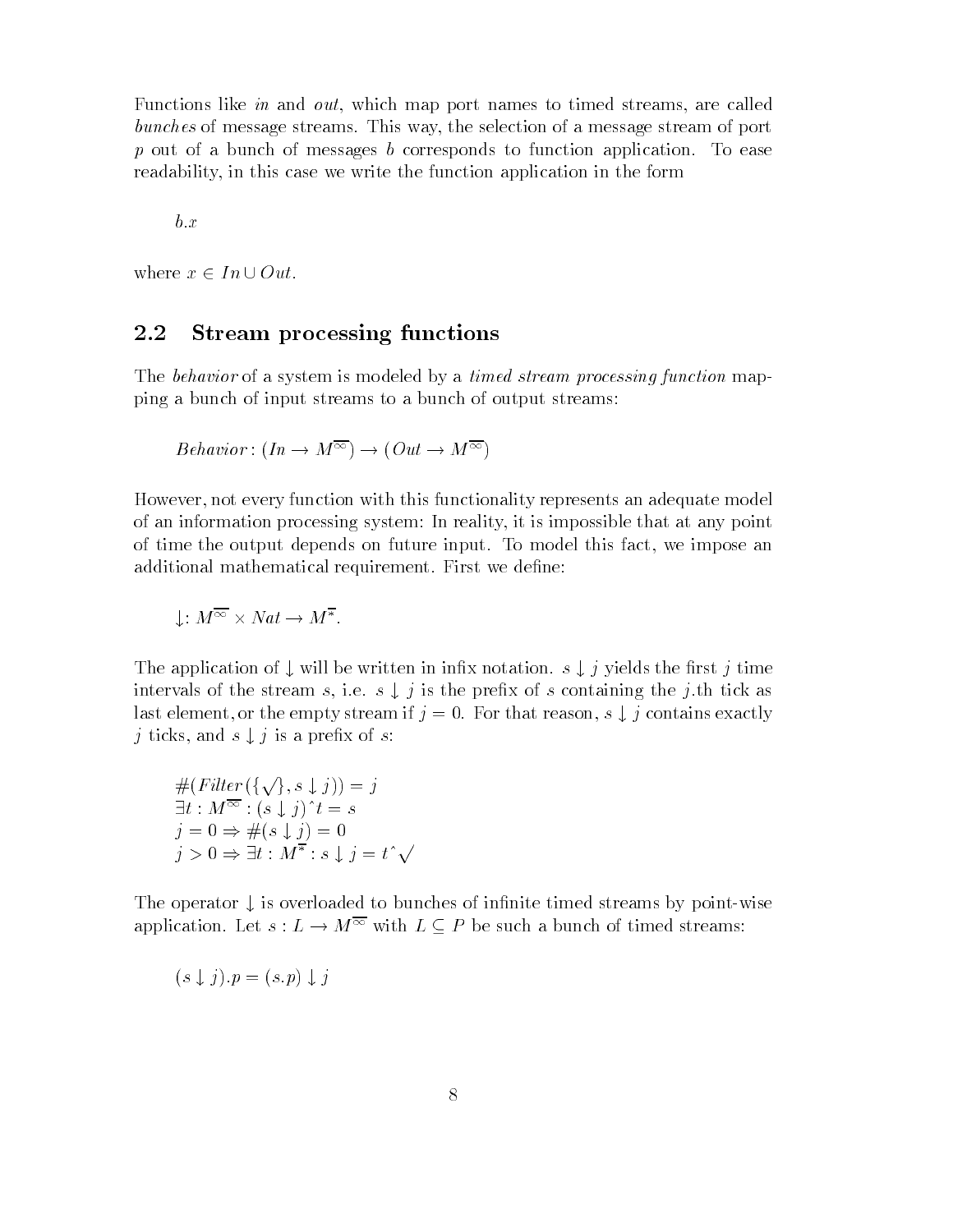We now postulate the requirement that the output of a component at any point of time  $j$  may not depend on the input at a future point of time. This would result in an oracle, which is not implementable. We therefore require stream processing functions to be pulse-driven The function Behavior is called pulse-driven if for each j, the output up to to time j is only determined by the input up to time j:

$$
s \downarrow j = t \downarrow j \Rightarrow Behavior(s) \downarrow j = Behavior(t) \downarrow j
$$

Functions with a bunch of input streams as domain and a bunch of output streams as range that are pulse-driven are called *stream processing functions*. We denote the set of stream processing functions by

$$
(In \to M^{\overline{\infty}}) \xrightarrow{p} (Out \to M^{\overline{\infty}}).
$$

To use stream processing functions to model behavior of systems gives us a very simple composition technique for components, based on function composition.

In the following, we characterize the set of all distributed systems we are interested to model This is done by characterizing properties of all instances of the system model

#### -**Identifiers**

We are interested in systems that allow to address a message by the *identifier* of the receiver, like this is in general done in object-oriented programming languages. We use a countable set  $ID$  of identifiers for this purpose. Every identifier names exactly one component in the system and every component has exactly one identifier. However every component may have several input and output ports. We denote them by functions  $In_{id}$  and  $Out_{id}$ , that attach sets of portnames to every identifier: $In: ID \to \mathcal{P}(P)$ 

$$
In: ID \to \mathcal{P}(P)
$$
  

$$
Out: ID \to \mathcal{P}(P)
$$

The application of In and Out is written as  $In_{id}$  and Out<sub>id</sub>. We require the sets of portnames of different components to be disjoint:

$$
id \neq id' \Rightarrow (In_{id} \cup Out_{id}) \cap (In_{id'} \cup Out_{id'}) = \emptyset
$$

This requirement does not restrict the power of our system model, but simplifies the definitions in the sequel, because now every portname is uniquely attached to one component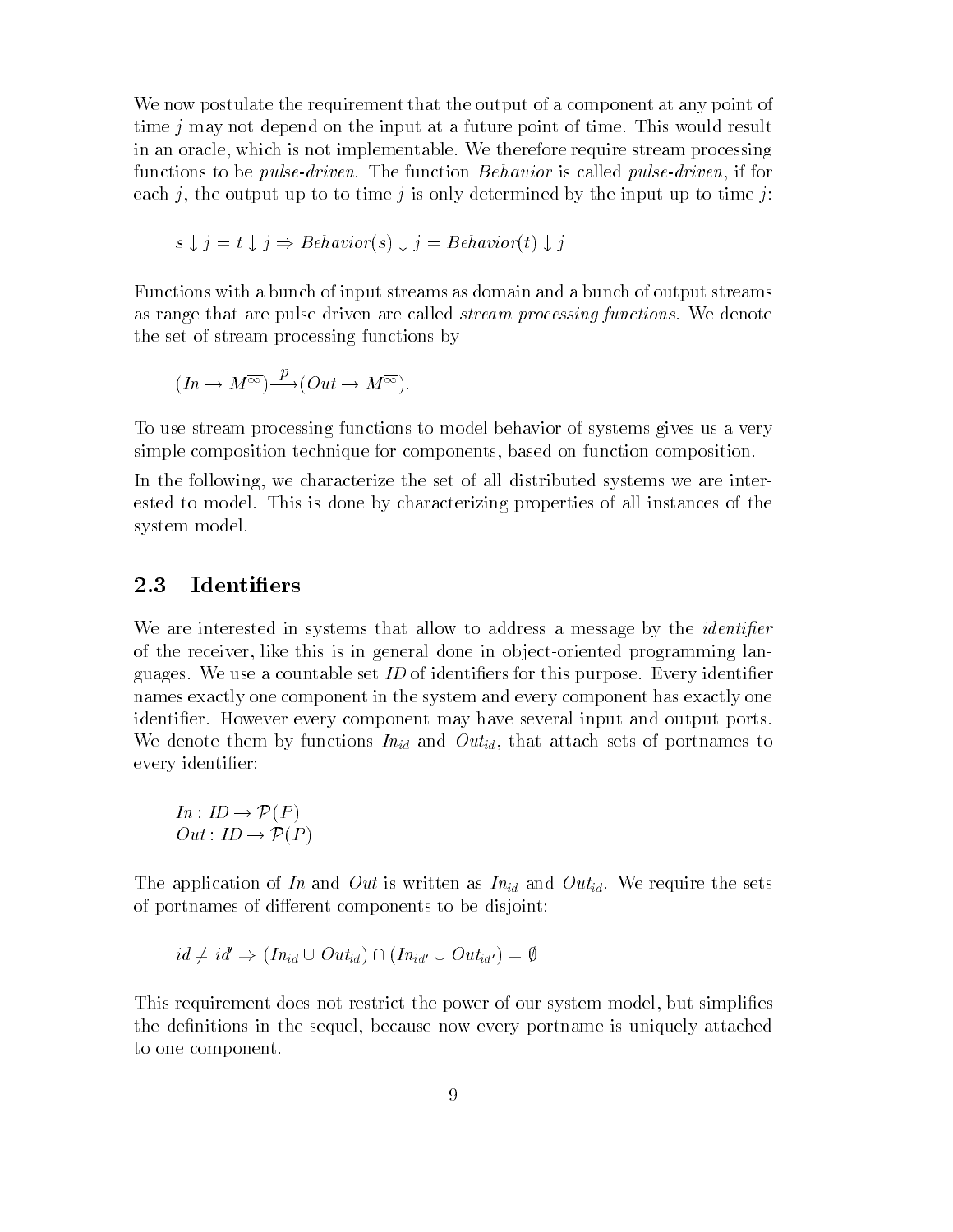Identifiers and portnames serve two purposes. On one hand, they allow us to model components resp. channels during the system development, on the other hand, they can be used for the implementation of message passing mechanisms. In the second case identifiers or portnames become part of the messages which flow within the system.

A stream processing function that models the behavior of a system component with identifier *id* is denoted as

*Behavior*<sub>id</sub> : 
$$
(In_{id} \to M^{\overline{\infty}}) \xrightarrow{p} (Out_{id} \to M^{\overline{\infty}})
$$
.

Function Behavior<sub>id</sub> exactly describes the result on the output ports for every input given on the input ports

#### 3 Glass-Box Views \_\_

As already mentioned in the beginning, regarding the internal construction, we distinguish between

- basic components and components and components and components and components and components and components and
- distributed systems that are decomposed into a nonempty set of compo nents

The set of identifiers *ID* can therefore be divided into the disjoint sets of identifiers for basic components  $ID_b$  and of identifiers for distributed components  $ID_s$ :

$$
ID = ID_b \cup ID_s
$$

$$
ID_b \cap ID_s = \emptyset
$$

#### -Basic components

Basic components are systems that are not composed of distributed components They can be modeled by stream processing functions or by state-machines with input and output Mathematical models for basic components are for example state-transition-systems [BDDW91] or I/O-automata [LS89]. Especially concurrent timed port automata [GR95] are suited to describe basic components with several input and output ports in a timed environment

A description of basic components by statemachines is suitable whenever con crete assumptions about the structure of the internal state of the component are made. If a description-technique only considers the black-box behavior of a component, we will not explicitly construct state-machines, but instead we will use a characterization of the behavior just by stream processing functions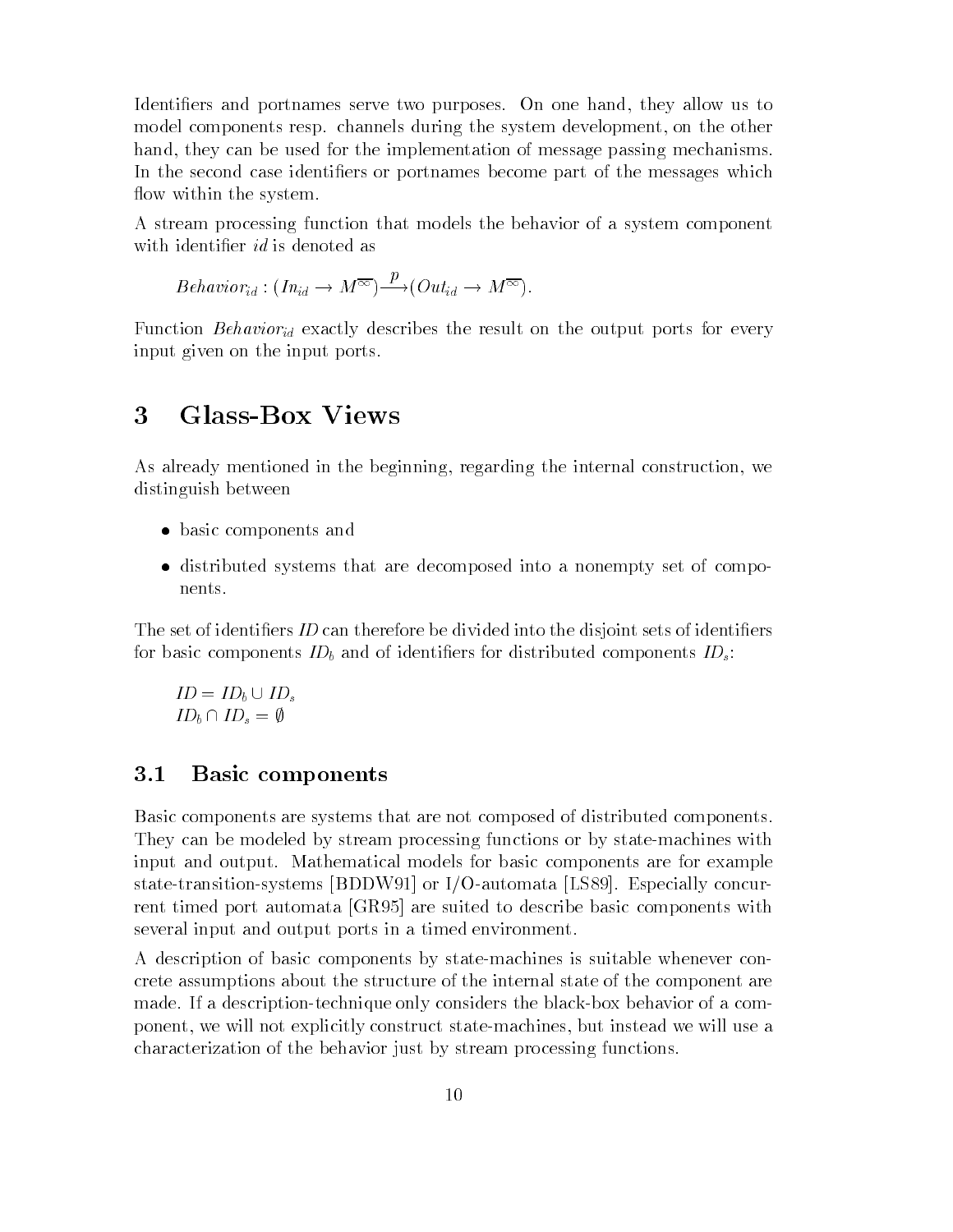# Distributed Systems

Besides being a basic component a component can internally be decomposed into a set subsystems called *components*. In this case we speak of a *distributed system*. As already mentioned, distribution in this case means spatial distribution as well as logical distribution. The identifiers of the components of a distributed system are denoted by *Parts*:

 $Parts: ID_s \rightarrow \mathcal{P}(ID)$ 

By repeated decomposition of a system we get a hierarchy of systems and sub systems. Function *Parts* therefore characterizes a tree, with a special identifier

 $RootSystem \in ID$ 

as root of this tree By this arrangement of all components in a component hier archy the superior components as well as the parts of a component are uniquely determined. The set of identifiers together with function *Parts* is used to define this hierarchical structure of systems, while the set of portnames determines communication channels.

We now examine the relationship between the behavior of a distributed system  $id \in ID_s$  and the behaviors of its components. By  $InParts_{id}$  and  $OutParts_{id}$ , we denote the sets of input and output ports of all components of *id*. They are defined as follows:

$$
InParts_{id} = \{p | \exists id' \in Parts(id) : p \in In_{id'}\}
$$
  

$$
OutParts_{id} = \{p | \exists id' \in Parts(id) : p \in Out_{id'}\}
$$

Figure 2 shows a diagram of a distributed system. A distributed system consists of its communication of the communication medium which the communication medium which the communication of the messages from the sender to the correct port of the receiver The communica tion medium acts like a "membrane" between the inner and the environment of a component. In the following, we characterize the message flow through this membrane by relating the input and the output message streams of this mem brane

#### -The Communication Medium

The communication medium has a complex signature, the message origins  $Origins_{id}$  and the *message destinations Destinations*<sub>id</sub>. The message origins consist of the input ports of system id and of the output ports of the components of id. Conversely the message destinations consist of the output ports of id and of the input ports of the components of  $id$ .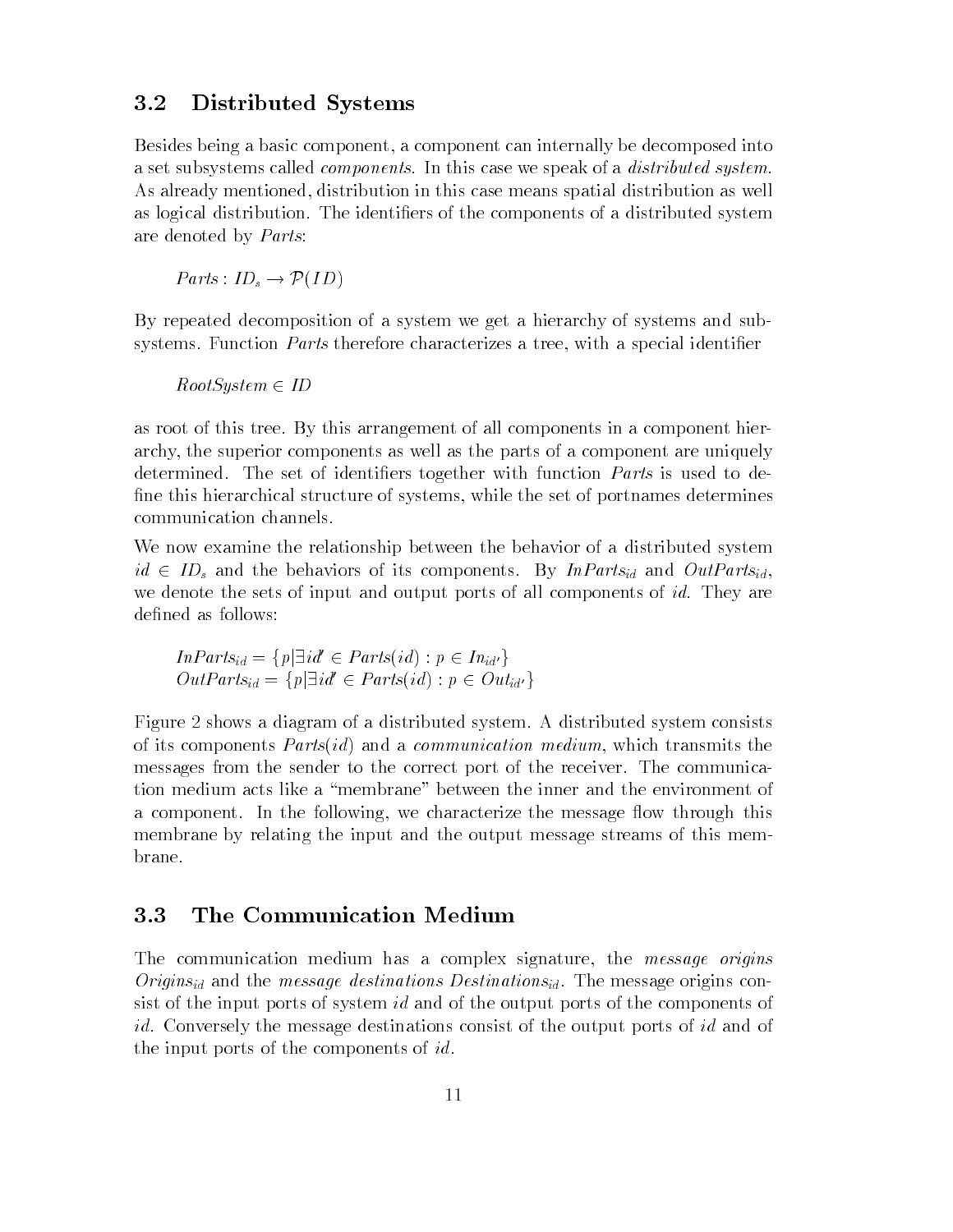

Figure 2: A distributed system

 $Origins_{id} = In_{id} \cup OutParts_{id}$  $Destinations_{id} = Out_{id} \cup InParts_{id}$ 

For description purposes, we assume that every message contains its origin and destinations in itself. We therefore do not allow message broadcasting, but require that every message carries the information that identifies a unique destination. We model this by two functions

 $origin_{id}: M \rightarrow Origins_{id}$ destination<sub>id</sub> :  $M \rightarrow$  Destinations<sub>id</sub>,

that describe the origin and the destination port of a message depending on the system id through which the message actually flows. The two functions origin<sub>id</sub> and *destination*<sub>id</sub> define the connection structure between the components of a distributed system. If we have an object-oriented system, messages carry their destination identifier and *destination*<sub>id</sub> solely depends on this identifier. If we have hard-wired systems, such as hardware systems, function  $\text{destination}_{id}$  may only depend on function  $origin_{id}$ , where it is required that messages with the same origin have the same destination

We require that the following properties w.r.t the message flow hold within the system model

 For each input port of the system and for each output port of a component the order of messages sent to a certain destination has to be maintained This requirement enforces a linear ordering of messages within every con nection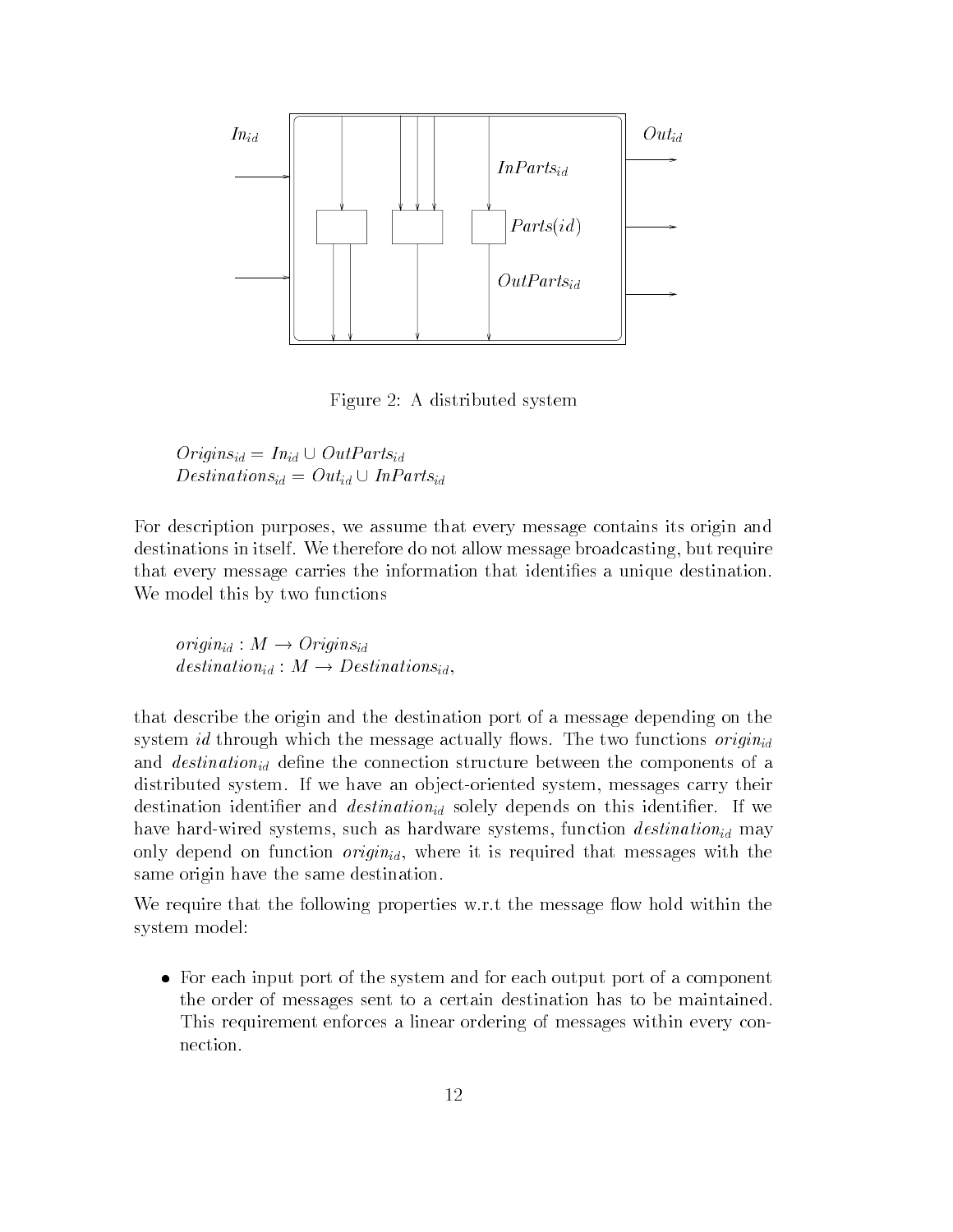The contents of messages may not be modi
ed Messages cannot be dupli cated or lost. No new messages are generated.

A lot of systems exhibit connection structures where these requirements for mes sage transmission are not valid These systems can easily be encoded within our system model if we use special transmitter components exhibiting the behavior of such a connection structure

We do not require our communication medium to be free of  $delay$ , since we do not impose any requirement on the time difference between the sending and the receiving of a message besides the requirement that this time is finite.

We are now able to specify a communication medium that distributes messages according to the above requirements by relating origin and destination streams of the communication medium Let

 $ostreams: Origins_{id} \rightarrow M^{\overline{\infty}}$  $dstreams: Destinations_{id} \rightarrow M^{\overline{\infty}}$ 

be timed streams of messages for the input and output ports Then we have

 Origin and destination streams restricted to the input resp output ports of system id exhibit the behavior of system id:

 $Behavior_{id}(ostream|_{In_{id}}) = \text{dstream}|_{Out_{id}}$ 

With  $f|_M$  we denote the restriction of a function  $f: N \to L$  with  $M \subseteq N$  to set M. Therefore the restriction *ostreams* $\vert_{In_{id}}$  selects the bunch of streams that flow on the input ports of the system only. Accordingly  $dstream|_{Out_{id}}$ selects the streams on the output ports of the system

 Input and output ports of every component have to exhibit message streams according to their behavior

 $id' \in Parts(id) \Rightarrow Behavior_{id'}(dstreams|In_{id'}) = ostreams|Out_{id'}$ 

 Every destination stream actually contains the messages for this destination port

$$
Filter({m|origin_{id}(m) = s} \cup {\{\sqrt}, \text{dstreams.d})
$$
  
= 
$$
Delay(Filter({m|destination_{id}(m) = d} \cup {\{\sqrt}, \text{ostreams.s})})
$$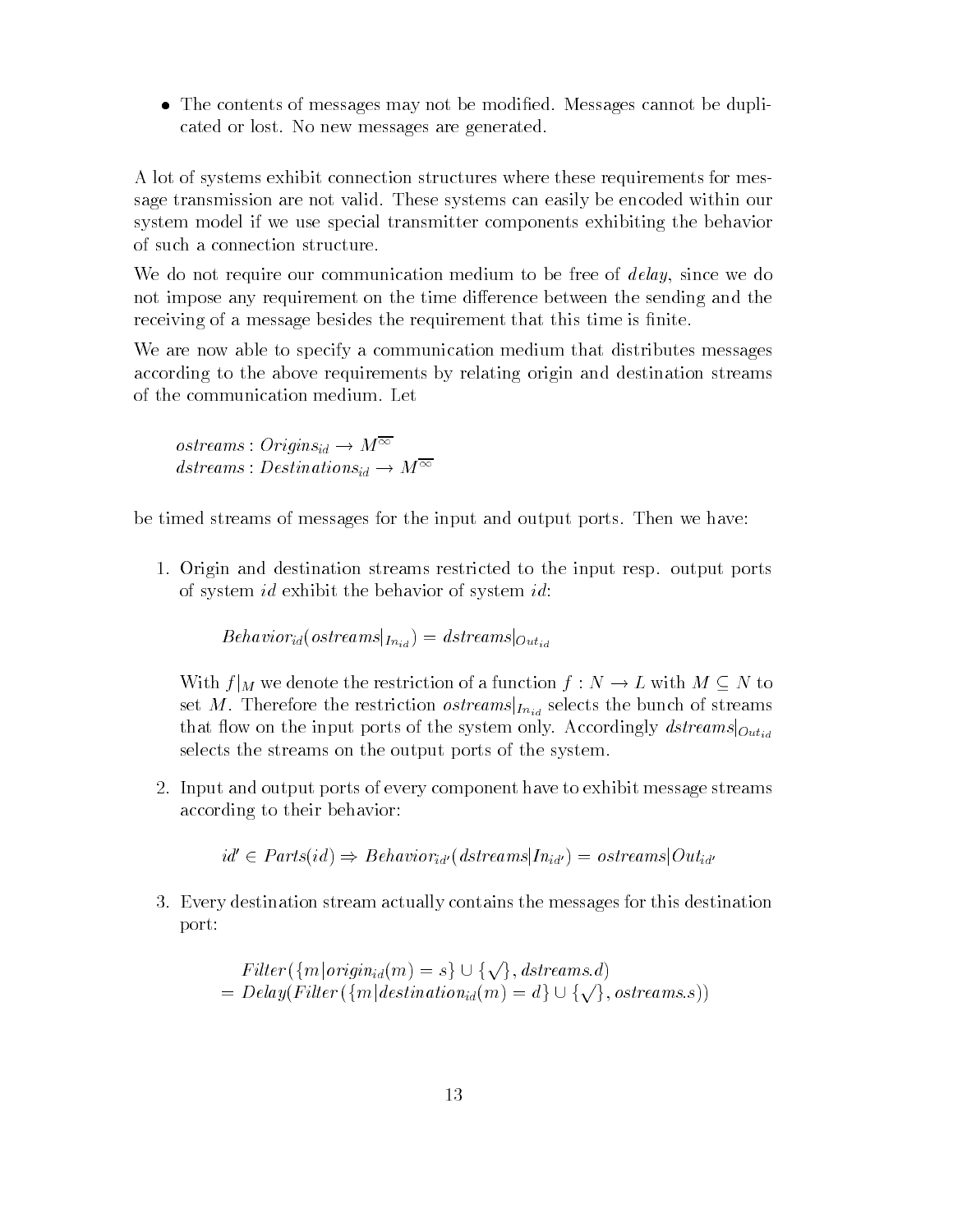If the message stream of destination port dstreams-<sup>d</sup> is 
ltered for messages coming from origin port  $s$ , we get a similar message stream, as if we filter the messages of origin stream ostreams-<sup>s</sup> for messages to destination port <sup>d</sup> The only difference is possible delay of messages, but no rearrangement of ordering, duplication or loss of messages. Delay is modeled by the following pulsedriven stream processing function

$$
Delay: M^{\overline{\infty}} \xrightarrow{p} M^{\overline{\infty}}
$$
  
Filter (M, Delay(s)) = Filter (M, s)

From the definition of pulse-driven stream processing functions, it follows that *Delay* really delays messages.

## $\overline{4}$ Discussion and Concluding Remarks

In this paper a so-called system model has been presented as an abstract mathematical model for information processing systems Because the model is based on Focus BDD a mathematical modeling and development technique for distributed systems, a multitude of refinement and verification techniques for the system model exists The presented model allows for the formal foundation and semantic integration of a large class of description- and programming techniques. The applicability ranges from analysis, specification and design documents to programs in distributed ob jectoriented programming languages An explicit notion of time makes the model also well-suited for real-time and hardware systems. The flexibility of the system model is to a large extent possible due to the underspeci
cation of the communication medium which allows for a large number of different applications.

A lot of open problems are to be tackled with this model. First of all, dynamic creation of components exists only implicitly A component that starts to act only if it gets an initial creation message may be regarded as a component which is not created until the creation message arrives Similarly deletion of components may be encoded. Only experience will show whether this is tedious, when proving properties of systems Another problem is that it is lengthy and to some extent intricate to model systems directly within this system model Instead we propose a coherent set of description techniques, that do not only exhibit a formal syntax, but also a formal semantics based on the system model This is done within the SYSLAB project, for which the system model is a vital part.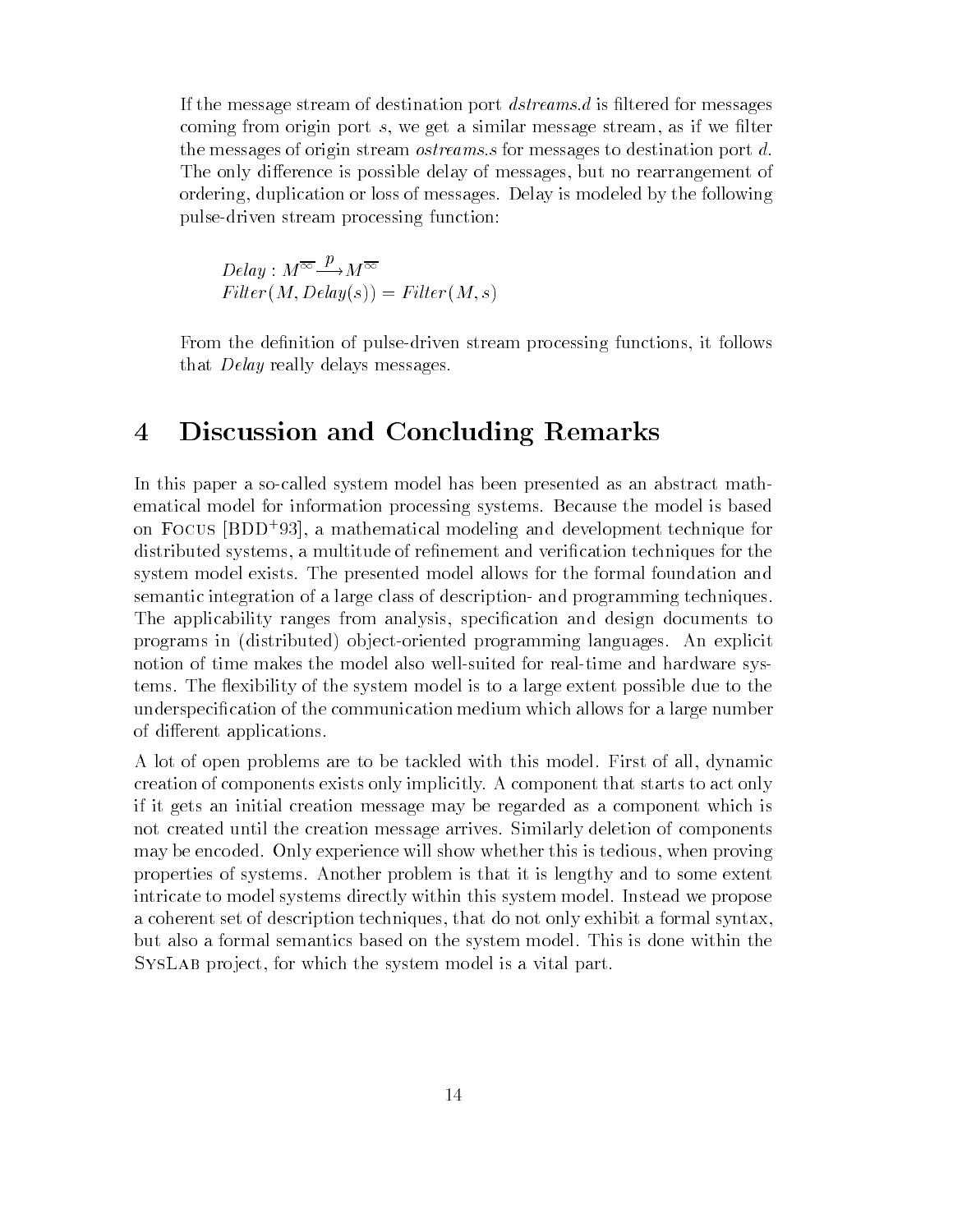# References

- [AG90] C. Ashworth and M. Goodland. SSADM: A Practical Approach. McGraw-Hill, 1990.
- $[BDD+93]$ M. Broy, F. Dederichs, C. Dendorfer, M. Fuchs, T.F. Gritzner, and R. Weber. The Design of Distributed Systems - An Introduction to  $\mathbf{r}$  . The statistical Report SFB  $\mathbf{r}$  and  $\mathbf{r}$  and  $\mathbf{r}$  and  $\mathbf{r}$  are  $\mathbf{r}$  . The statistical  $\mathbf{r}$ ur Institut formatik from the formation final formation of the state of the state of the state of the state of
- [BDDW91] M. Broy, F. Dederichs, C. Dendorfer, and R. Weber. Characterizing the behaviour of reactive systems by trace sets Technical Report SFB A TUMI Technische Universit-at M-unchen Institut f-benzo di terminati informatik February informatik February informatik February informatik February informati
- $[BFG+93]$ M. Broy, C. Facchi, R. Grosu, R. Hettler, H. Hussmann, D. Nazareth, F. Regensburger, O. Slotosch, and K. Stølen. The Requirement and Design Specification Language SPECTRUM, An Informal Introduction, Version 1.0. Technical Report TUM-I9311, Technische Universit-At M-unchen Institut f-At M-unchen Institut f-At M-unchen Institut f-At M-unchen Institut f-At M-unchen In
- $[CAB+94]$ D. Coleman, P. Arnold, S. Bodoff, C. Dollin, H. Gilchrist, F. Hayes, and P Jeremaes Object-Oriented Development - The Fusion Method Prentice Hall, Inc., Englewood Cliffs, New Jersey, 1994.
- [CDI92] Introduction to CDIF: The CASE data interchange format standards, April 1992. CDIF Technical Commitee, LBMS, Evelyn House, 62 Oxford Street, London W1N 9LF, United Kingdom.
- [GR95] R. Grosu and B. Rumpe. Concurrent timed port automata. Technical Report TUMI Technische Universit-at M-unchen
- [GS95] R. Grosu and K. Stølen. A Denotational Model for Mobile Point-to-Point Dataflow Networks. Technical Report TUM-I 9527, Technische unchen Anderen der Stadt und der Stadt und der Stadt und der Stadt und der Stadt und der Stadt und der Stadt u
- Hel G Held editor Sprachbeschreibung GRAPES SNI AG M-unchen Paderborn, 1990.
- is het die die steun van die Franse van die Andrewe van die Sondag van die Sondag van die Sondag van die Sonda Handbuch der Informatik. Oldenbourg, 1993.
- [Hus94] H. Hussmann. Formal Foundations for SSADM: An Approach Integrating the Formal and Pragmatic Worlds of Requirements Engi neering Habilitation thesis Technische Universit-at M-unchen July 1994.